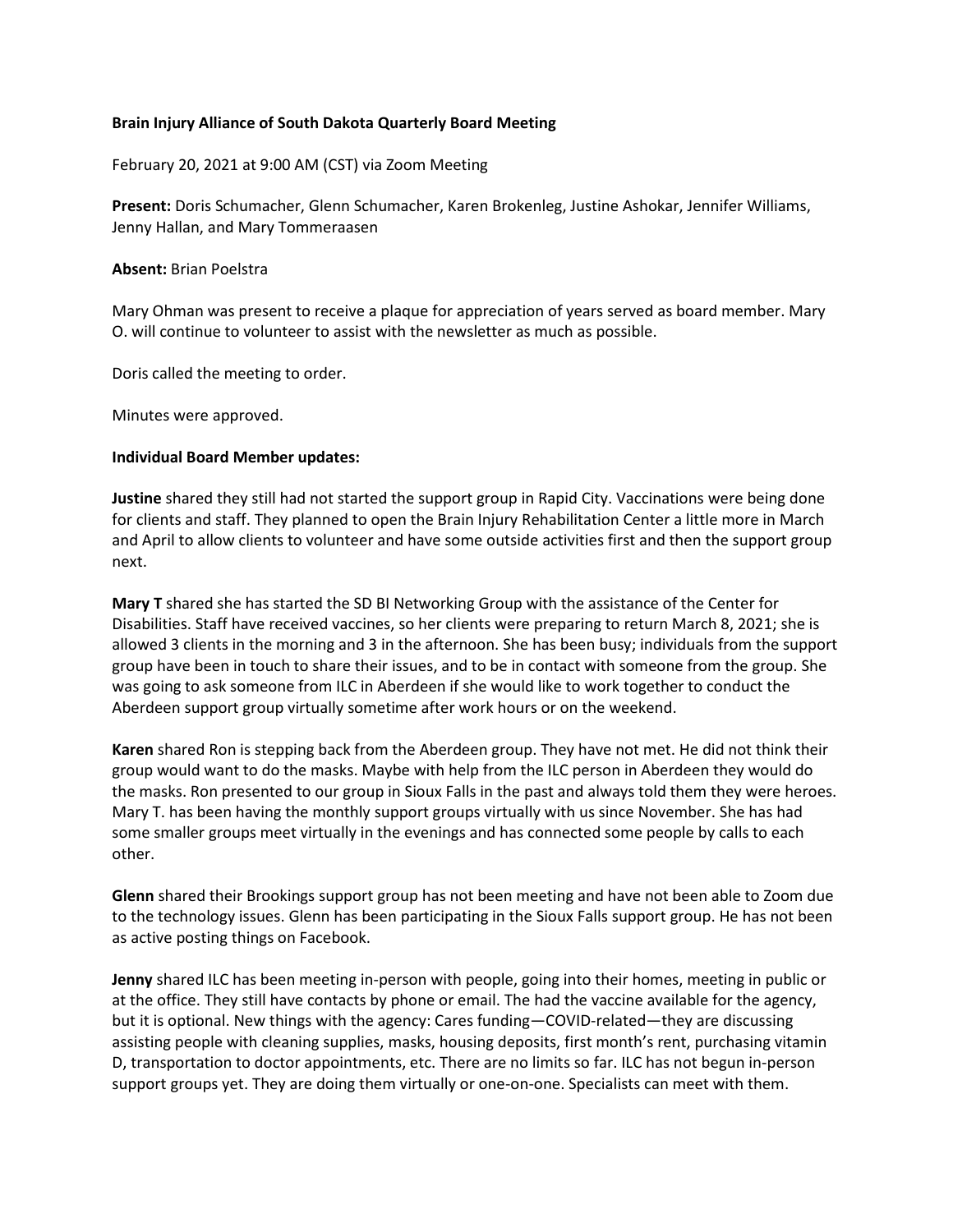**Jennifer** shared they are working on getting vaccinations for all people so they can bring people in again.

**Contacts made to our board members Doris** had 3 contacts Karen had 2 contact: Mary T. had 3 contacts

**Doris** discussed the newsletter which went out recently. She appreciated the proofing everyone did. Jenny Hallan made the BIASD photo release forms. Mary O. has searched for photos and is cautious. Jenny recommended to have an email with the next newsletters to go to all of us to proof with a note saying, "Please provide feedback by (a certain date)."

Doris has collected 3 books for reading and writing a review for the newsletter. Mary O. is willing to read one and provide this later; maybe she will write a review for Joanne Cohen's book. Maybe Laurie from the Sioux Falls support group would review the Chicken Soup for the Soul Traumatic Brain Injury. She read it in the past and recommended it to the support group. Mary T. had read it and typed a list of pages to note for people reading it. She will send it to Doris and Laurie if she reads the book for the newsletter.

Mary T. and Justine reported on Irene. They have not had much change. Justine had been in contact with Kari regarding services due to an individual who needed the care in Irene. There is a waiting list for their 8 beds.

Jacquie at LifeScape mentioned to Doris that they wanted to expand their program.

Doris mentioned Brenna at LifeScape expressed an interest in being on the board when she attended the SD BI Networking Group recently. Perhaps she would be a good fit for the board.

Bylaws note board members need to attend meetings. We may need reminders of this and of the meeting dates.

Doris questioned asking Ryan from the Center for Disabilities to be on the board. Mary T. said it was best at this time to appreciate him assisting us with the SD BI Networking Group.

### **Committees:**

**Nominating (membership): Mary T and Karen—(R**eported above)

**Legislation**: **Justine**—Rep. Chris Johnson is continuing to assist with getting legislation for brain injury services—especially the assisted living our state has needed for years. First, we need a Needs Assessment to tell us how many people need services in our state. Her supervisor, Mike Derby, will mention it at a local meeting today. We need to count these numbers correctly. Before we do a Needs Assessment, we may need a survey to find out which organizations could assist with the Needs Assessment. It could go out in the future to all places who work with individuals with brain injuries, including prisons.

# **Newsletter/Advertising: Doris/Mary O.**—(Reported above)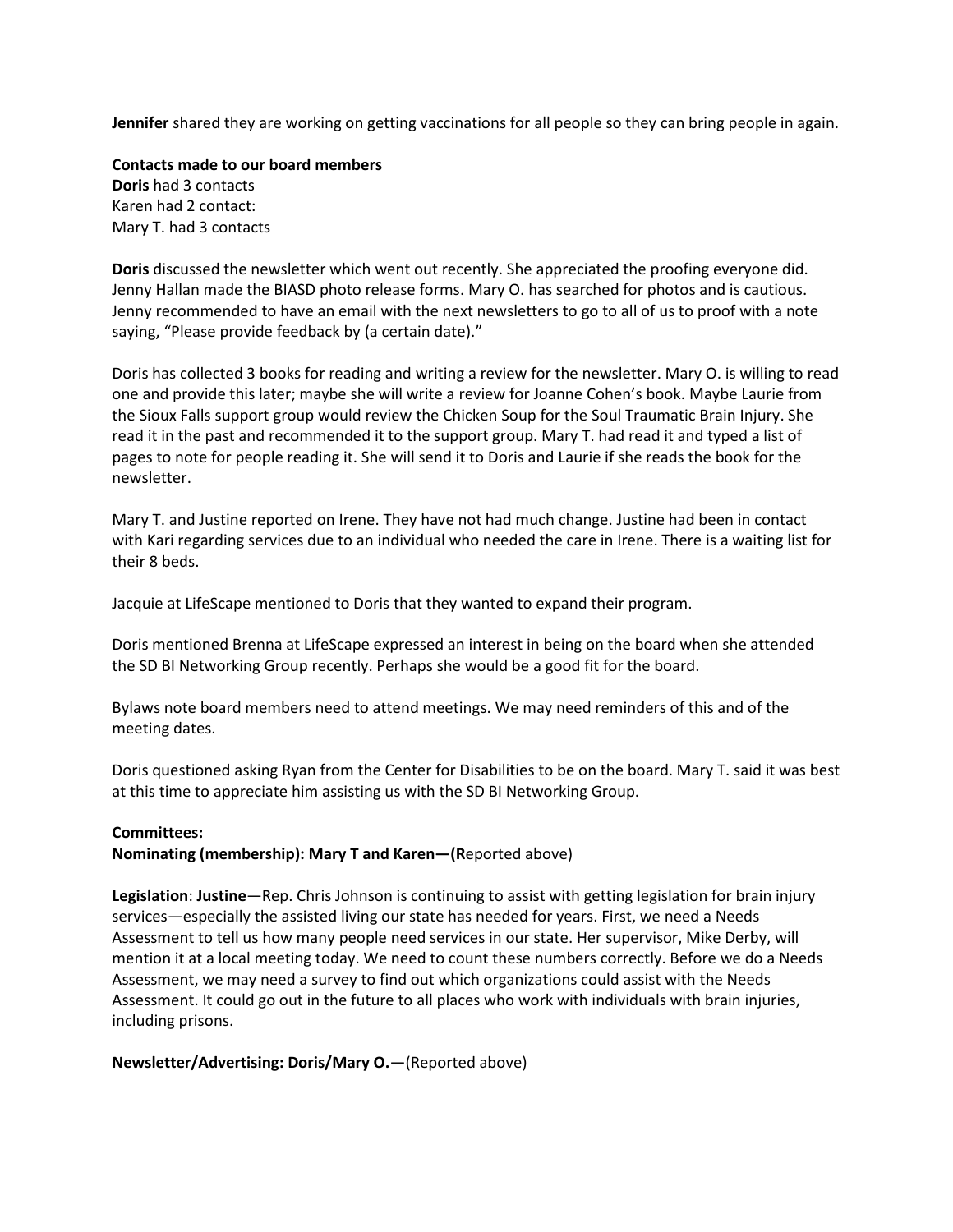**Technology: Glenn, Karen, Jenny**—Jenny updated contact numbers, short Bios on board members, updated minutes, and added the newsletters on the website. The "About us" on the website needs Mary O. and Kevin removed. Jenny is willing to take charge of the website and has received help from Lindsey. Karen will check to see that Lindsey was paid.

Karen and Doris will look at the Gmail account. Something is addressed to Koral which can be deleted. A folder can be created for other emails read.

Jenny stated there is a hyperlink for donating. She will add a link to take them to our website. She will add a professional or formal signature in every email. Jenny will take a screen shot to let her know if there is feedback. She was going to do some of this on Facebook, too, however, she will need to contact Ron S. regarding the password, etc.

**Fundraising/Brain Injury Awareness Month: Doris**—2019 was the first time we participated in the Day of Giving. There were 9 donors and we won a prize, with a grand total of \$550. In 2020, Sarah Lippert and George from Brookings assisted with the plans. There were 16 donors, we raised \$865, and no prize was won. It has been a great start for BIASD!

**Scholarship: Justine, Karen**—The music therapy teacher moved, so the music therapy scholarship was no longer needed.

Mary T. mentioned, in the past, there was a discussion tabled for another meeting regarding scholarships for attending brain injury conferences. Doris is attending the ND conference. We all agreed to think of someone who could attend (virtually is an option!) and take notes to share. These conferences are coming up quickly in March, so in the future this could be a formalized plan with a form, amount, etc. Jenny is willing to create that form in the future. At this time, everyone agreed to find someone to attend IA or NE this year and the board would pay the registration.

**Veterans: Mary T**., (**Brian**)**—**Nothing has been done at this point due to COVID. Brian may want to participate with Mary as the contacts are made for a separate support group.

**Treasurer's report**: **Karen--**\$5793.95 currently. Doris had 200 BIASD brochures made for anyone to use. Mary T. has the virtual ones. Glenn had set up the fundraiser on Facebook and 3 checks came through; we currently use PayPal. Glenn raised quite a bit of money for BIASD in this way. The treasurer's report was accepted.

Brain Injury Awareness Months—We can use blue or green ribbons, as both colors have been used to represent brain injuries. COVID has been a huge issue this year, so ideas will be discussed for next year. Maybe a small stock of items to give out with our logo, magnetic clips, a mask picture (with permission?) Jennifer W. will investigate items to purchase. Justine offered to share a brain injury topic each week in March for everyone to share with others.

The brain logo was discussed. Lindsey offered to work on the logo with our ideas. It costs \$200 for a logo. We can have the rights to a logo if we say "BIASD established (date)." Jenny will contact Abbie Cribbs in Brookings to find out more information.